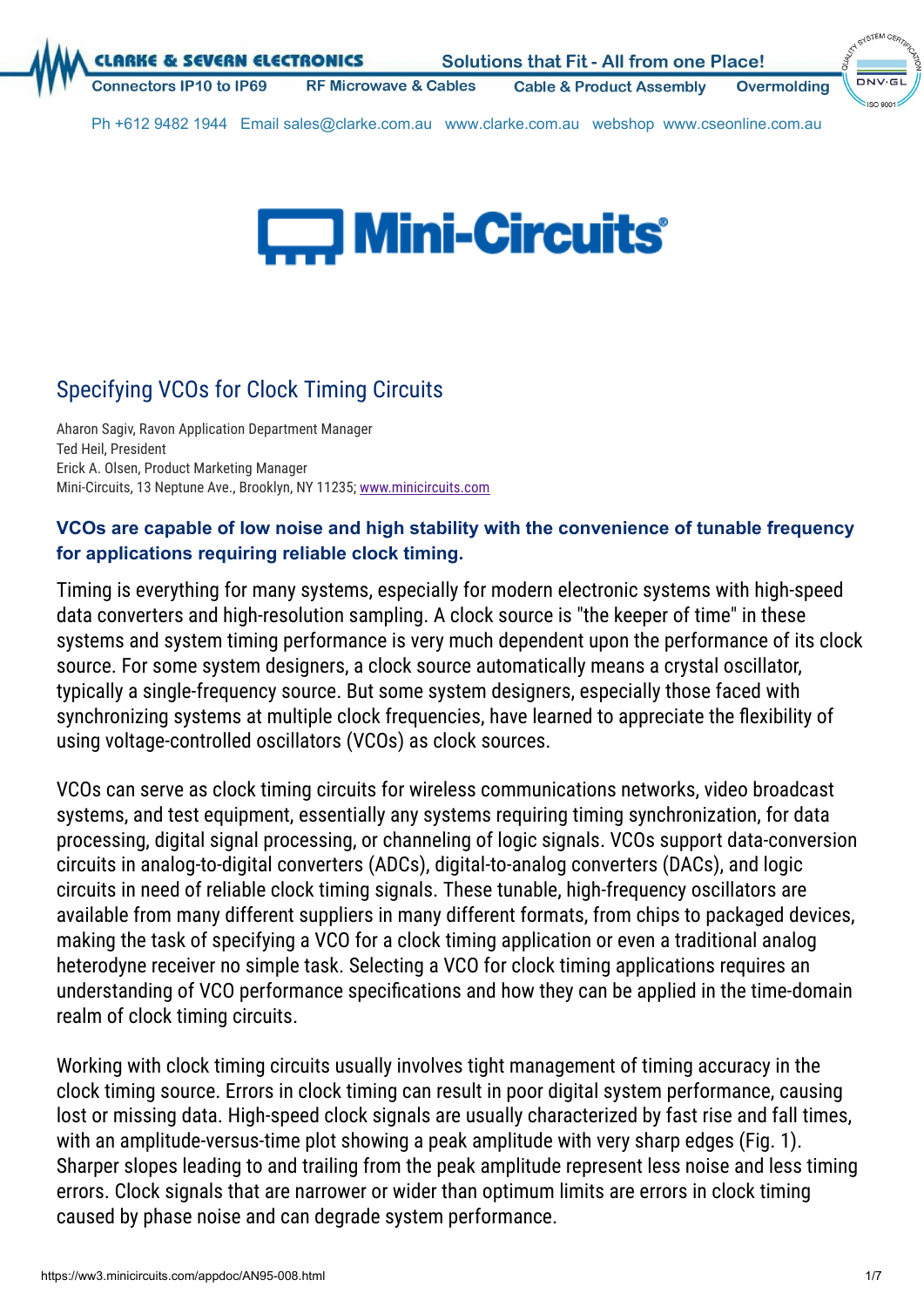

Figure 1: High-speed clocks require signals with sharp leading and trailing edges and sharp rise times to clearly define timing in system applications.

An ideal clock signal plot would show a signal trace with almost vertical, 90° rising and falling edges to the peak amplitude of the output signal. Unfortunately, real-world clock oscillators suffer some amount of noise due to signal power spread from the carrier to the sidebands as well as the generation of harmonics of the desired output frequency. Noise can also result from nonharmonic, spurious signal sources falling within the bandwidth of the oscillator. Additionally, energy spread from the carrier to the sidebands causes variations in signal frequency and phase and is measured as single-sideband (SSB) phase noise (Fig. 2). All these noise sources can cause timing errors in an oscillator that is used as a clock source.



Figure 2: Oscillator phase noise is a measure of noise levels at different offset frequencies from the carrier.

While no ideal clock timing source may exist, good sources are available. Oscillator noise parameters of SSB phase noise, harmonic noise, and spurious noise provide a means to determine the usefulness of a given model as a clock timing source. VCOs provide output signals at a specified center frequency (fc) and modulation bandwidth around that center frequency. A VCO's tuning range is defined by a minimum and maximum frequency and by the tuning voltage that is applied to the oscillator to produce the frequencies within its tuning range.

Asynchronous clocking applications, such as video broadcast systems and Ethernet systems, typically employ many different clock oscillators serving as local timing reference sources for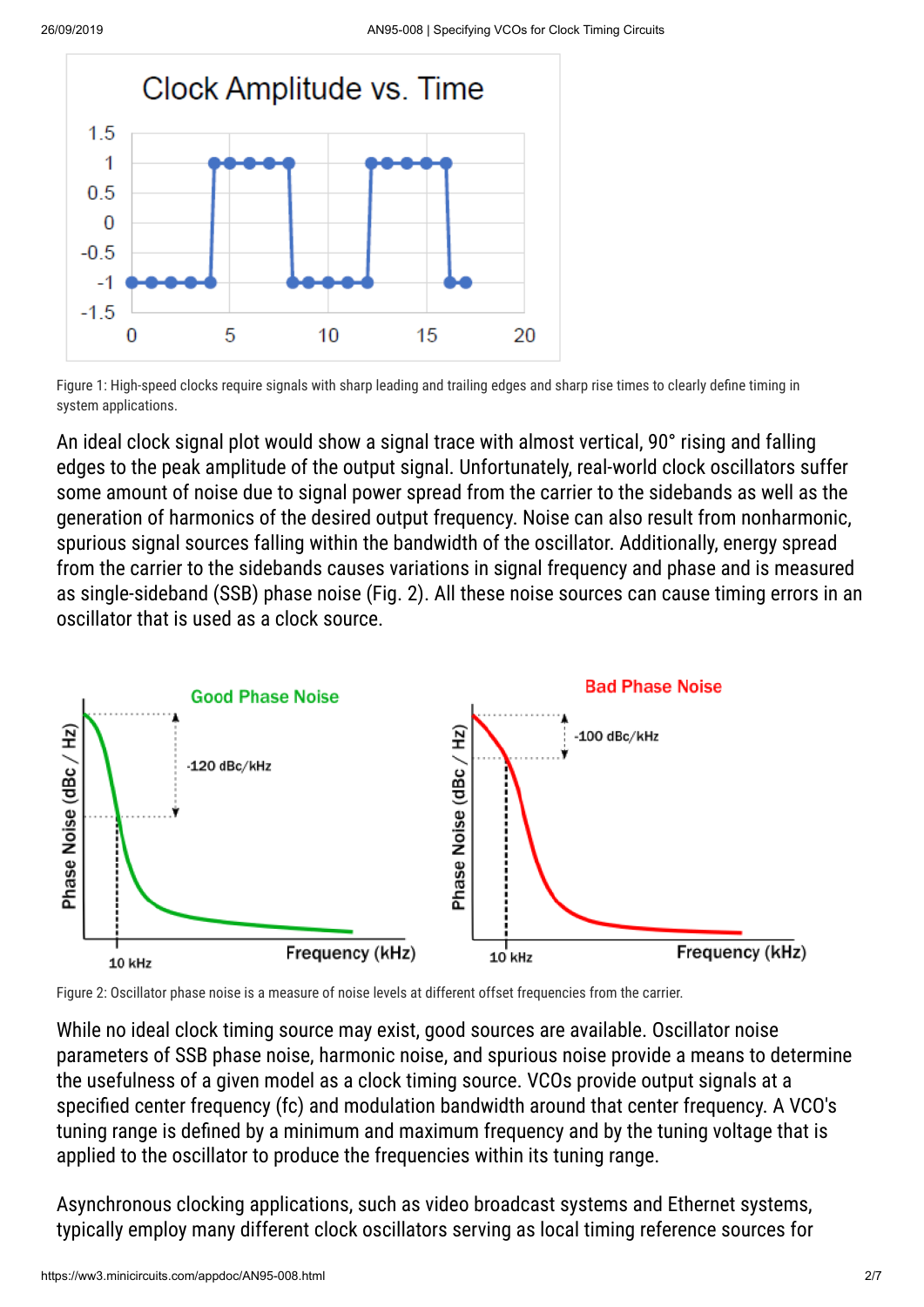#### 26/09/2019 AN95-008 | Specifying VCOs for Clock Timing Circuits

different components (such as ADCs, DACs, and FPGAs) within the system. For such applications requiring multiple clock signals, the frequencies of those clock signals will establish a minimum tuning range for a VCO used as a clock oscillator, perhaps with added bandwidth to allow for some amount of frequency tolerance within the system. The VCO's tuning step size should provide the frequency resolution (such as 1 kHz) required to produce the frequencies of the multiple timing signals. Commercial VCOs are available with both narrowband and wideband tuning ranges, although the tuning response must provide the frequency resolution required by a given application.

The frequency control of a VCO is also defined by its tuning speed, which is typically the time for an oscillator to settle within 90% of its final frequency after a change in tuning voltage has been applied. The tuning speed may also be described by a VCO's settling time, which is a function of modulation bandwidth (longer settling times for wider bandwidths).

Additional VCO frequency-tuning parameters to consider include:

- post-tuning drift: variations from a desired frequency within a specified time after a tuning voltage has been applied;
- frequency pushing: variations from a desired frequency due to changes in power-supply voltage, usually expressed as MHz/V; and
- frequency pulling: variations from a desired frequency as a result of impedance loads from other components within the same system, such as amplifiers and filters connected to the VCO.

For systems with multiple VCOs, pulling can cause frequency errors and timing differences between clock oscillators that can impact bit error rate (BER) and digital system performance.

## **Controlling Noise and Jitter**

For high-speed clock timing circuits, clock timing oscillators should provide high stability, with the lowest levels of noise possible, including low SSB phase noise, harmonics, and spurious noise. All three forms of noise can degrade system-level performance when a VCO is used as a clock timing oscillator. In the frequency domain, SSB phase noise close to the carrier (such as offset 1 or 10 kHz from the carrier) is usually considered of most concern because it is often being mixed with the carrier as a local oscillator (LO) for receiver or transmitter frequency-conversion applications. In the time domain, where phase noise is referred to as "jitter," high noise levels at offsets further from the carrier are also of greater concern because they are an indication of large amounts of wideband noise. When phase noise is represented as jitter, it is the total integrated phase noise (noise at all offsets) that is considered for jitter conversions and noise far from the carrier can contribute to increased jitter. Especially for VCOs used as clock sources, noise far from the carrier can be thought of as degrading the rise and fall times or sharpness of a clock's pulse edges, resulting in timing errors.

Jitter refers to timing variations in the signal edges of an oscillator's clock signals when compared to perfectly timed clock signals (Fig. 3). The signal timing variations are caused by noise within a system and can be the result of the effects of changing operating temperatures, power-supply variations, changes in the impedance load conditions, semiconductor device noise, and interference from nearby circuits. When considering a VCO for clock timing applications, whether it be phase noise or jitter, the value should be as low as possible for the most precise timing results. In general, a VCO with acceptably low phase noise will also perform with very low jitter in clock timing circuits. The additional oscillator noise components from harmonic and spurious signals can also degrade the quality of oscillator spectral purity in the frequency domain and jitter performance in the time domain and should be kept at the lowest levels possible.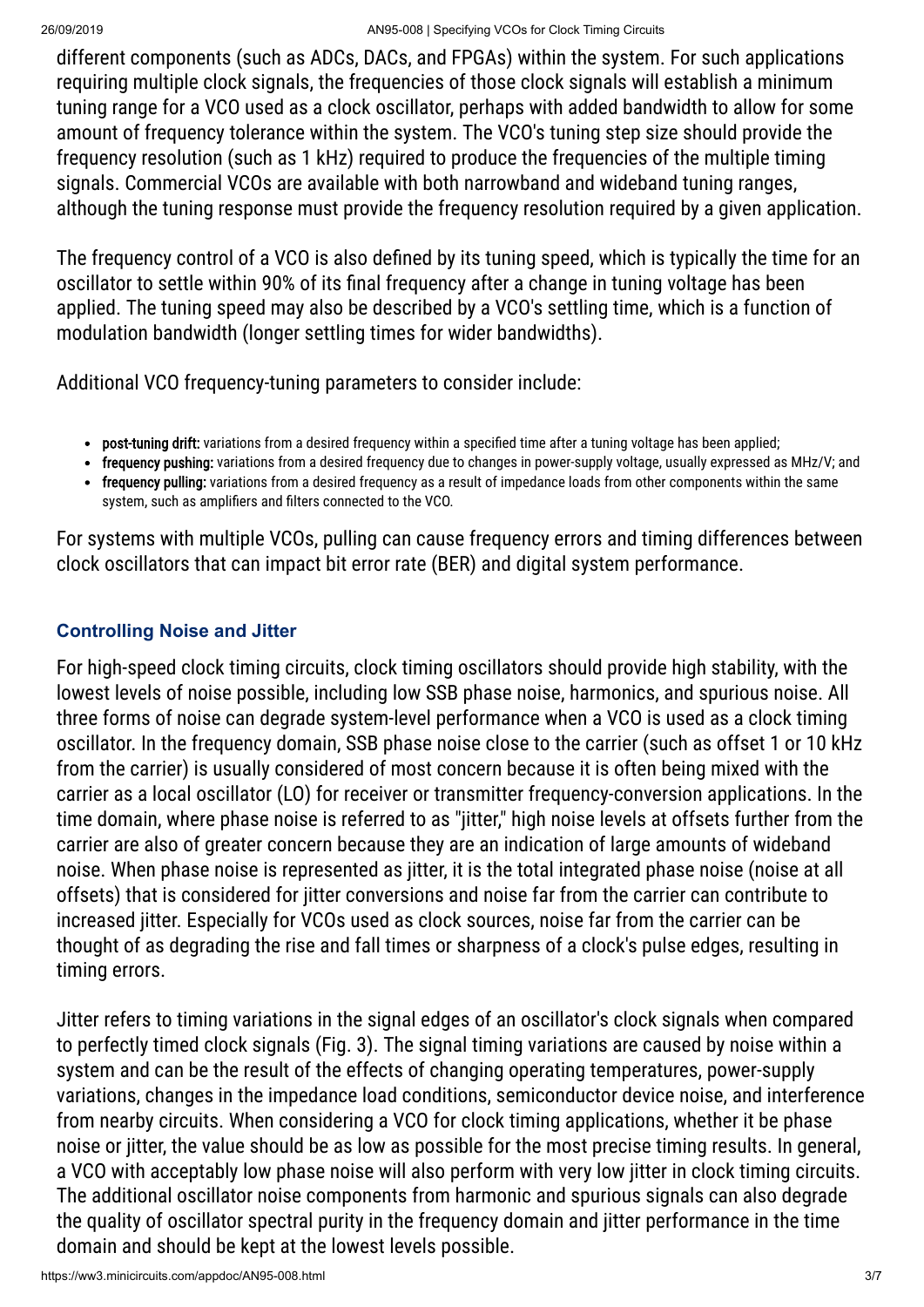

Figure 3: Jitter is a measure of timing variation in the edges of signal waveforms.

Comparing the phase-noise levels of different VCOs for clock timing applications is typically not a simple task since the phase noise occupies so many different sidebands around a carrier frequency (fc) of interest. Phase noise is typically at its highest levels close to the carrier, with noise levels dropping for offsets further from the carrier. The phase noise typically has three slopes, with the highest slope, for noise also known as flicker FM noise, close to the carrier. The middle slope region of phase noise is known as 1/f noise, with steadily decreasing noise further from the carrier. The region of phase noise furthest from the carrier, at the lowest levels of noise, is known as white noise or broadband noise. Because jitter equates to the total integrated phase noise of an oscillator, higher broadband phase noise contributes to higher jitter. High jitter causes errors in digital system sampling time, reduced signal-to-noise ratio (SNR) and missing or lost digital bits.

Measurements of phase noise are performed in one of the sidebands (>f $_{\rm c}$  or >f $_{\rm c}$ ) within a 1-Hz bandwidth at various offsets from the carrier frequency. It is important that the noise levels being compared for different oscillators are for the same carrier frequency and offsets. Because the noise power is at frequencies lower or higher than the desired carrier, high phase noise results in some "detuning" of the carrier frequency, depending upon the sideband and the offset frequency. For clock timing applications, the SSB phase-noise levels across all offsets from the carrier are important, especially at offsets greater than 10 MHz (which are often not considered for analog applications). In short, lower levels of SSB phase noise equal low jitter in VCOs.

### **Connecting a VCO**

Analog circuit designers have long applied VCOs' outputs to heterodyne receiver ports as LO signals, converting RF input signals to intermediate-frequency (IF) signals for processing. In the mixed-signal and digital circuit realms, components such as digital signal processors (DSPs), ADCs, and DACs provide clock input ports for timing and synchronization purposes. Signals for these clock inputs have traditionally been provided by lower-frequency clock oscillators. But as the speeds and frequencies of digital components continue to climb, VCOs appear as more likely candidates for clock timing sources because they provide the higher frequencies, lower phase noise, and outstanding stability needed for clock timing circuits. The impact of VCO performance on analog systems is well understood, and VCOs can be just as valuable as timing sources for digital systems.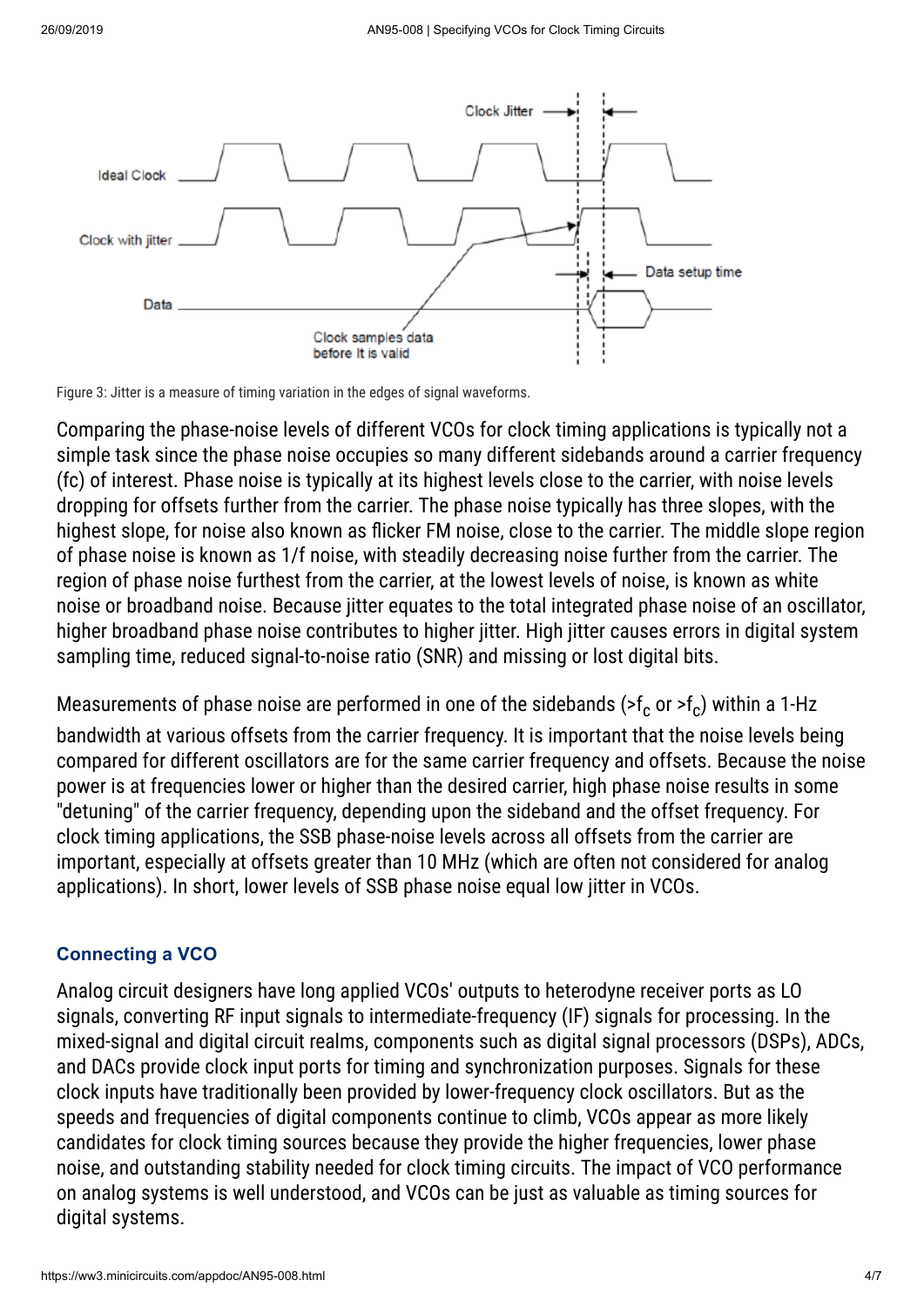Fortunately, VCO phase-noise plots and an oscillator's spectral purity (including harmonics and spurious noise) can be translated into jitter for clock timing applications using equations available in the literature or a jitter mask which is imposed over a VCO's phase-noise plot to identify noise at offset frequencies of interest. The phase noise may not be critical at all offsets; for example, noise at offsets from 12 kHz to 20 MHz has traditionally been of main concern for optical communications applications such as synchronous optical network (SONET) communications systems. In general, a jitter mask (Fig. 4) can be a useful tool for identifying design limits, such as the maximum SSB phase noise levels corresponding to required jitter design limits in the time domain.



Figure 4: A jitter mask makes it possible to evaluate a VCO's frequency-domain spectral purity characteristics relative to the jitter performance in the time domain.

## **Sizing Up Specs**

What type of VCO performance levels are needed for providing dependable clock timing in realworld applications? For a sampling of VCOs developed for clock timing applications, see the table. Model 4608CH-2+ is a fixed-frequency oscillator developed to provide a fixed timing signal at 4608 MHz for cable television (CATV) systems. It is housed in a compact surface-mount package (Fig. 5) for operating temperatures from -5 to +95°C.



Figure 5: Model ROS-4608CH-2+ is a surface-mount VCO with fixed-frequency output at 4608 MHz with typical tuning sensitivity of 6 MHz/V for a control voltage range of 0.9 to 4.35V.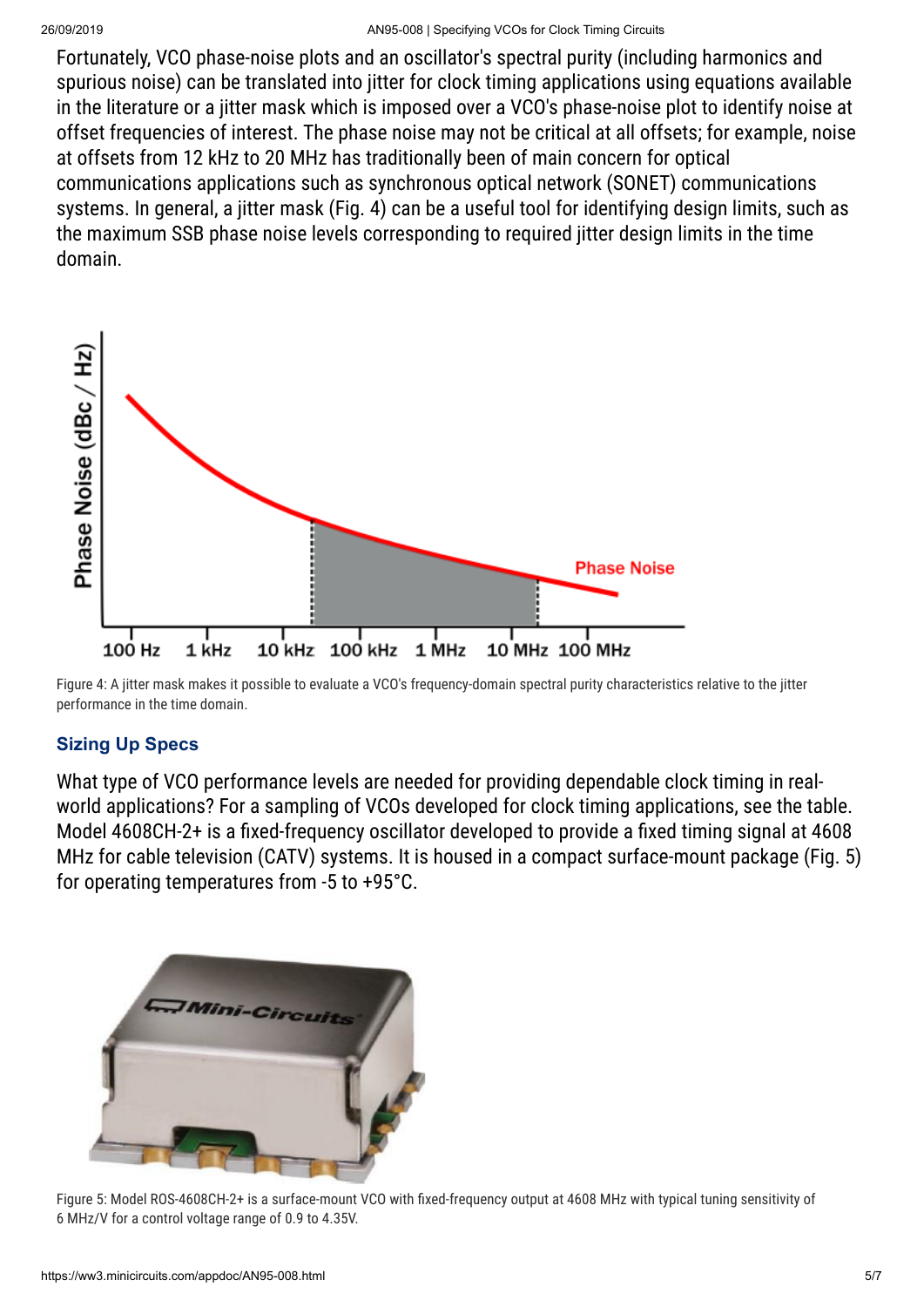At less than one-half the frequency, model ROS-1801C-1+ provides clock timing signals at 1800 MHz as a drop-in replacement for fixed-frequency integrated-circuit (IC) VCOs in many test equipment and system applications. It provides as much as +8 dBm output power and typically +6 dBm output power with typical tuning sensitivity of 1.5 MHz/V for a tuning-voltage range of 0.5 to 9.5 V.

At 2000 MHz, model ROS-2000C-6+ is a VCO well suited for clock timing applications in emerging Fifth Generation (5G) clock timing applications. The RoHS-compliant source is also housed in a compact surface-mount package, with very little drift across a wide operating temperature range of -40 to +85°C. All three VCOs feature low phase noise and outstanding frequency stability to serve as clock timing sources.

In short, electronic systems continue to move higher in frequency and speed, with growing numbers of users relying on those systems for communications, transportation, even health care. To keep users and their systems connected, timing is everything, and electronic timing depends on a highquality clock source, often more than one. For higher system frequencies, low-noise VCOs provide the timing accuracy needed to maintain many systems well into the future.

Note: For more on VCO performance parameters, refer to ["Glossary of VCO Terms"](https://ww3.minicircuits.com/appdoc/AN95-003.html) on minicircuits.com. For more on VCO testing, refer to ["Mini-Circuits® VCO Test Methods](https://ww3.minicircuits.com/appdoc/VCO15-15.html)."